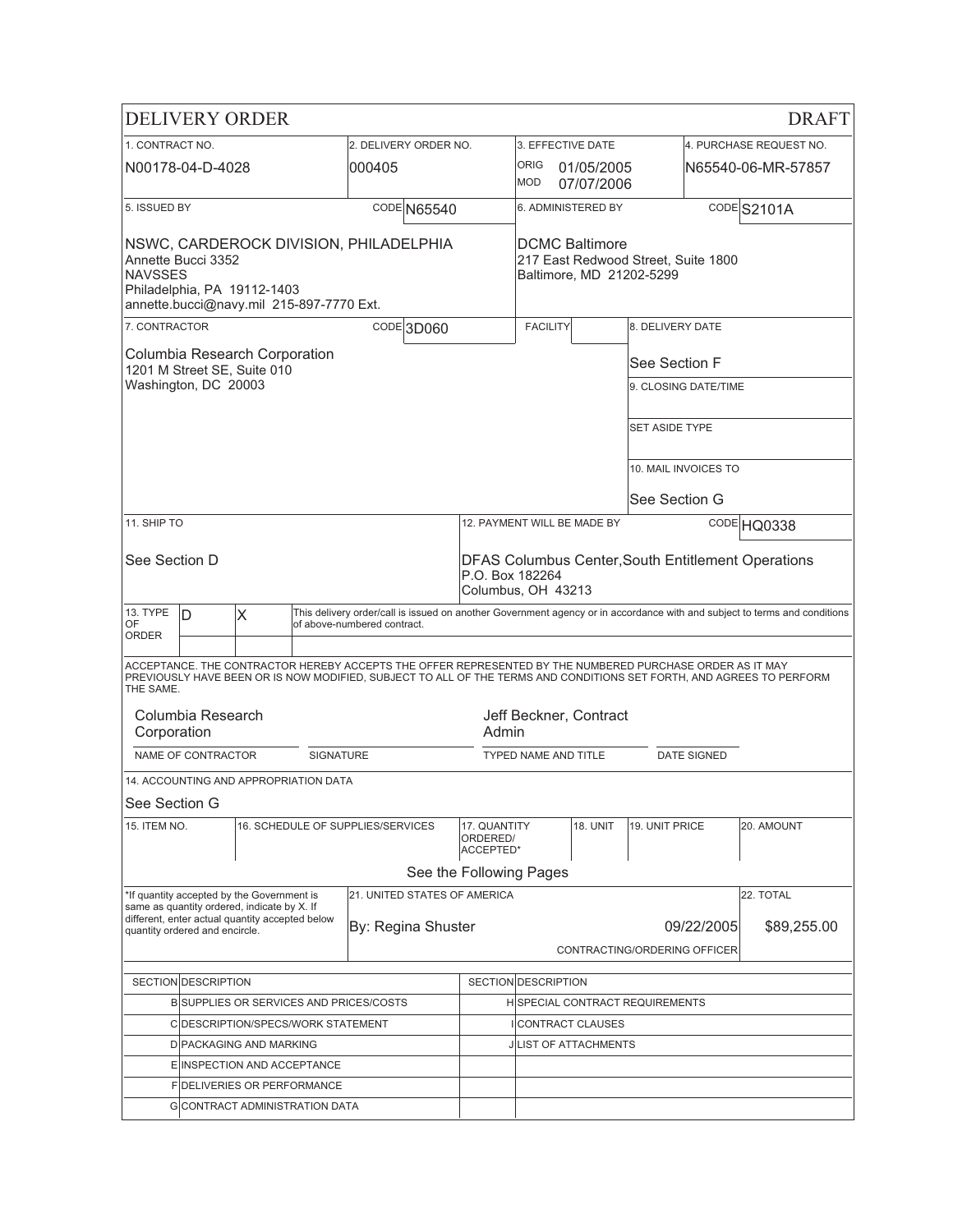| CONTRACT NO.     | <b>IDELIVERY ORDER NO.</b> | <b>PAGE</b> |
|------------------|----------------------------|-------------|
| N00178-04-D-4028 | 000405                     | of 2        |

1. Task Order 0004 under contract N00178-04-D-4028 is hereby modified to decrease the Scope of Work due to a change in the requirement. Subsequently, the task order is modified as follows:

2. The Level of Effort is modified as follows:

\$834,267.00 (\$745,012.00) \$89,255.00

| From                                        | Decrease By                                 | To                                                                  |              |
|---------------------------------------------|---------------------------------------------|---------------------------------------------------------------------|--------------|
| 4700 Hours                                  | (4572) Hours                                | 128 Hours                                                           |              |
| 3.                                          |                                             | The following CLINs specified in Section B are modified as follows: |              |
| CLIN                                        | From                                        | Decrease By                                                         | To           |
| 0001AA<br>0003AA                            | \$553,739.00<br>\$154,528.00                | (S553, 739.00)<br>(S154, 528.00)                                    | \$0\$<br>\$0 |
| 0001BA-Option<br>0001CA-Option              | \$259,366.00<br>\$253,939.00                | ( \$259, 366.00)<br>(S253, 939.00)                                  | \$0<br>\$0   |
| 0003BA-Option<br>0003CA-Option              | \$64,552.00<br>\$64,552.00                  | ( \$64, 552.00)<br>(S64, 552.00)                                    | \$0<br>\$0   |
| 4.                                          | The ceiling amount is decreased as follows: |                                                                     |              |
| From                                        | Decrease By                                 | To                                                                  |              |
| $$772,467.00$ (\$689,827.00)<br>\$61,800.00 | (S, 55, 185.00)                             | \$82,640.00<br>\$6,615.00                                           |              |

5. The total amount of incremental funding provided to date is hereby decreased from \$126,000.00 by \$36,745.00 to \$89,255.00.

ACCOUNTING/APPROPRIATION DATA

FROM

AA 97X4930.NH1C 000 77777 0 000167 2F 000167 051910163010 \$61,000.00

REQ No. 43498318

DECREASE BY

AA 97X4930.NH1C 000 77777 0 000167 2F 000167 051910163010 (\$36,745.00)(Decrease)

TO

AA 97X4930.NH1C 000 77777 0 000167 2F 000167 051910163010 \$24,255.00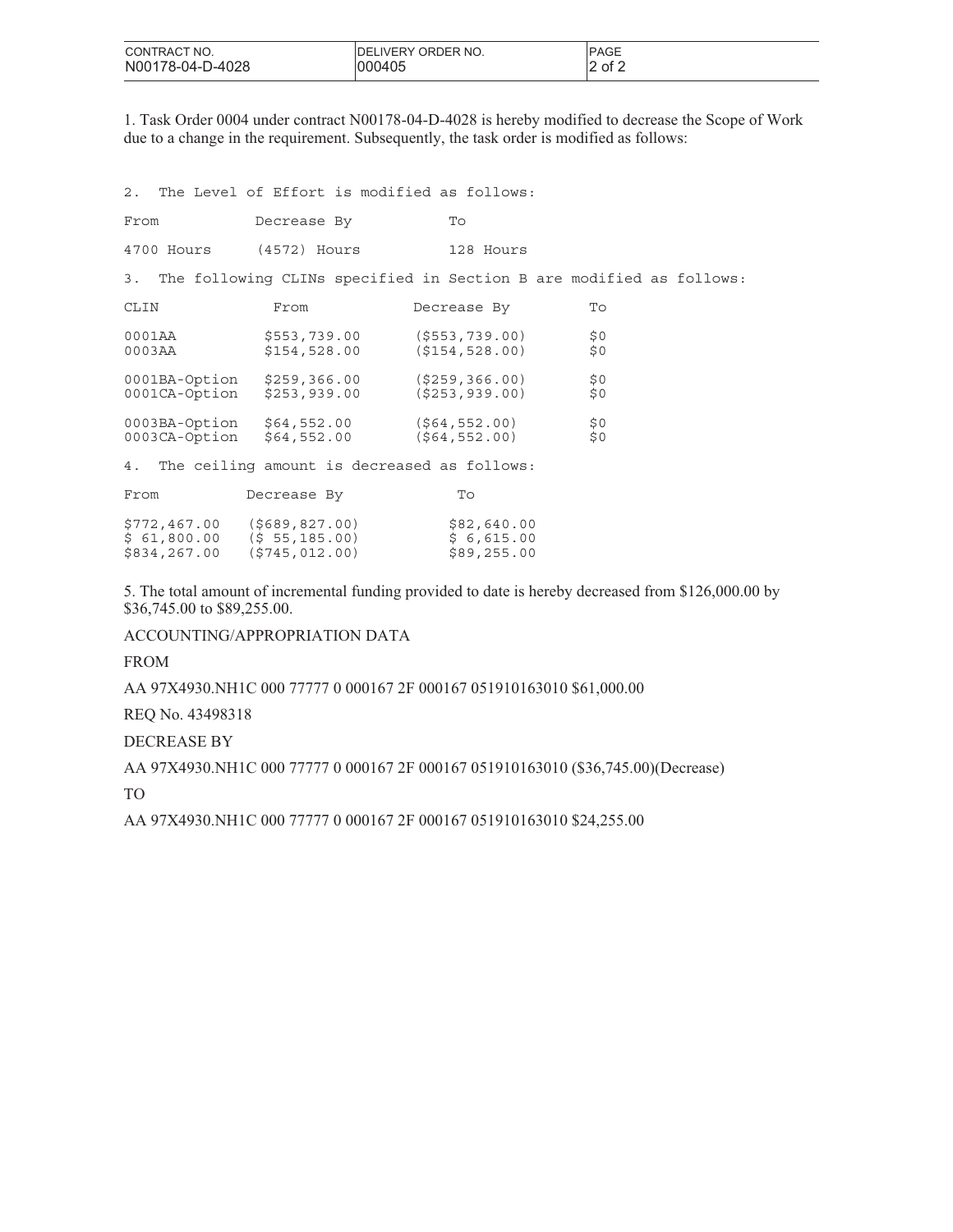| CONTRACT NO.     | IDELIVERY ORDER NO. | <b>PAGE</b> |
|------------------|---------------------|-------------|
| N00178-04-D-4028 | 000405              | . of 1?     |

# SECTION B SUPPLIES OR SERVICES AND PRICES

|      | CLIN - SUPPLIES OR SERVICES                                                                                                                                      |                  |          |                           |          |
|------|------------------------------------------------------------------------------------------------------------------------------------------------------------------|------------------|----------|---------------------------|----------|
|      | For Cost Type Items:                                                                                                                                             |                  |          |                           |          |
| 0001 | Services to<br>design and<br>develop a<br>Frequency Aqile,<br>Multi-Protpcol<br>Reader to<br>integrate and<br>standardize RFID<br>technology<br>implementations. |                  |          |                           | \$15,255 |
|      | Item Supplies/Services Qty Unit Est. Cost Fixed Fee CPFF                                                                                                         |                  |          | ------------- ---------   |          |
|      | 0001AB Same as SLIN<br>0001AA<br>FUNDING ACTION<br>$(0 \& MN, N)$                                                                                                | 1.0 Lot          |          |                           | \$255    |
|      | Item Supplies/Services Qty Unit Est. Cost Fixed Fee CPFF                                                                                                         |                  |          | ------------- ----------- |          |
|      | 0001AC Same as SLIN<br>0001AA<br>FUNDING ACTION<br>(OTHER)                                                                                                       | 1.0 Lot          |          |                           | \$15,000 |
|      | Item Supplies/Services Qty Unit Est. Cost Fixed Fee CPFF                                                                                                         |                  |          |                           |          |
|      | 0001AD Incremental<br>funding for CLIN<br>0001 (O&MN, N)                                                                                                         | $1.0$ Lot        |          |                           | \$0      |
|      | For ODC Items:                                                                                                                                                   |                  |          |                           |          |
|      | Item Supplies/Services Qty Unit Est. Cost                                                                                                                        |                  |          |                           |          |
| 0003 |                                                                                                                                                                  |                  | \$74,000 |                           |          |
|      | 0003AB same as 0003AA,<br>Support Costs<br>FUNDING ACTION<br>$($ O & MN , $\mathrm{N}$ $)$                                                                       | 1.0 Lot \$5,000  |          |                           |          |
|      | 0003AC Same as SLIN<br>0003AA<br>FUNDING ACTION<br>(OTHER)                                                                                                       | 1.0 Lot \$50,000 |          |                           |          |
|      | 0003AD Incremental<br>funding for Clin<br>0003 (O&MN, N)                                                                                                         | 1.0 Lot \$19,000 |          |                           |          |

### LEVEL OF EFFORT

The level of effort for the performance of this contract is based on an anticipated level of effort 8,270 man-hours of direct labor.

Section K of the solicitation is hereby incorporated by reference.

### PAYMENT OF FIXED FEE - COST PLUS FIXED FEE TASK ORDER

The fixed fee for work performed under the base period of this Task Order is provided that 8,270 man-hours of direct labor are employed on such work by the contractor. The fixed fee is If substantially less than 8,270 man-hours of said services are so employed for such work, the fee shall be equitably reduced to the account of fixed fee at the rate of per the direct labor amount invoiced by the contractor under 52.232-20 and 52.232-22 entitled "Limitation of Cost" and "Limitation of Funds", provided the total of all such payment shall not exceed eighty-five (85%) of the fixed fee specified under the base period of the delivery order. Any balance due of fixed fee shall be paid by the contractor, or any overpayment of fixed fee shall be repaid by the contractor or otherwise credited to the Government, at the time of final payment.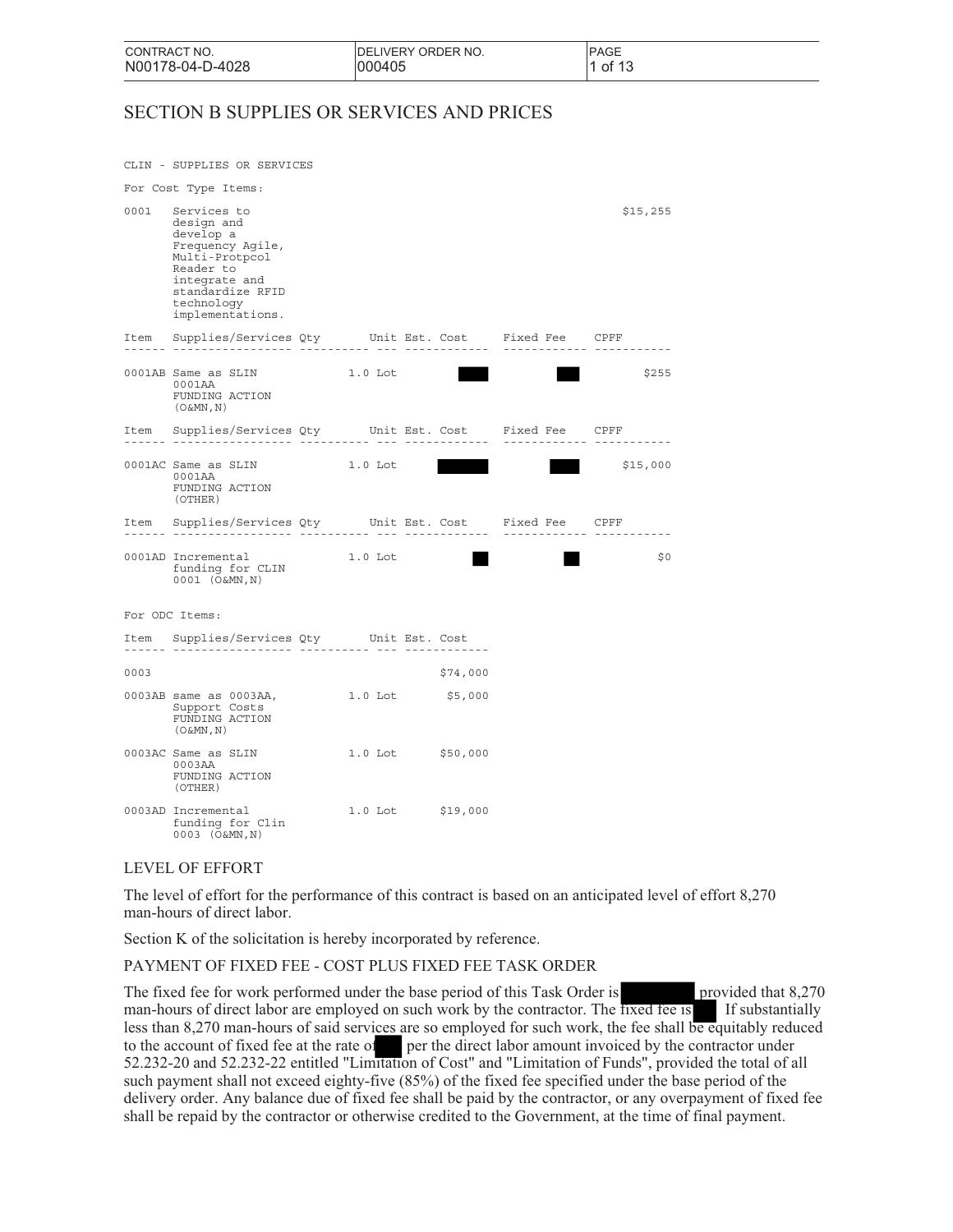| CONTRACT NO.     | <b>IDELIVERY ORDER NO.</b> | <b>PAGE</b>       |
|------------------|----------------------------|-------------------|
| N00178-04-D-4028 | 000405                     | م مد<br>οf<br>. . |

If practical, the Government intends to convert from a CPFF contract to a fixed price completion performance based services contract after the initial period of performance (See clausse H.12 CONVERSION TO A PERFORMANCE BASED SERVICE CONTRACT).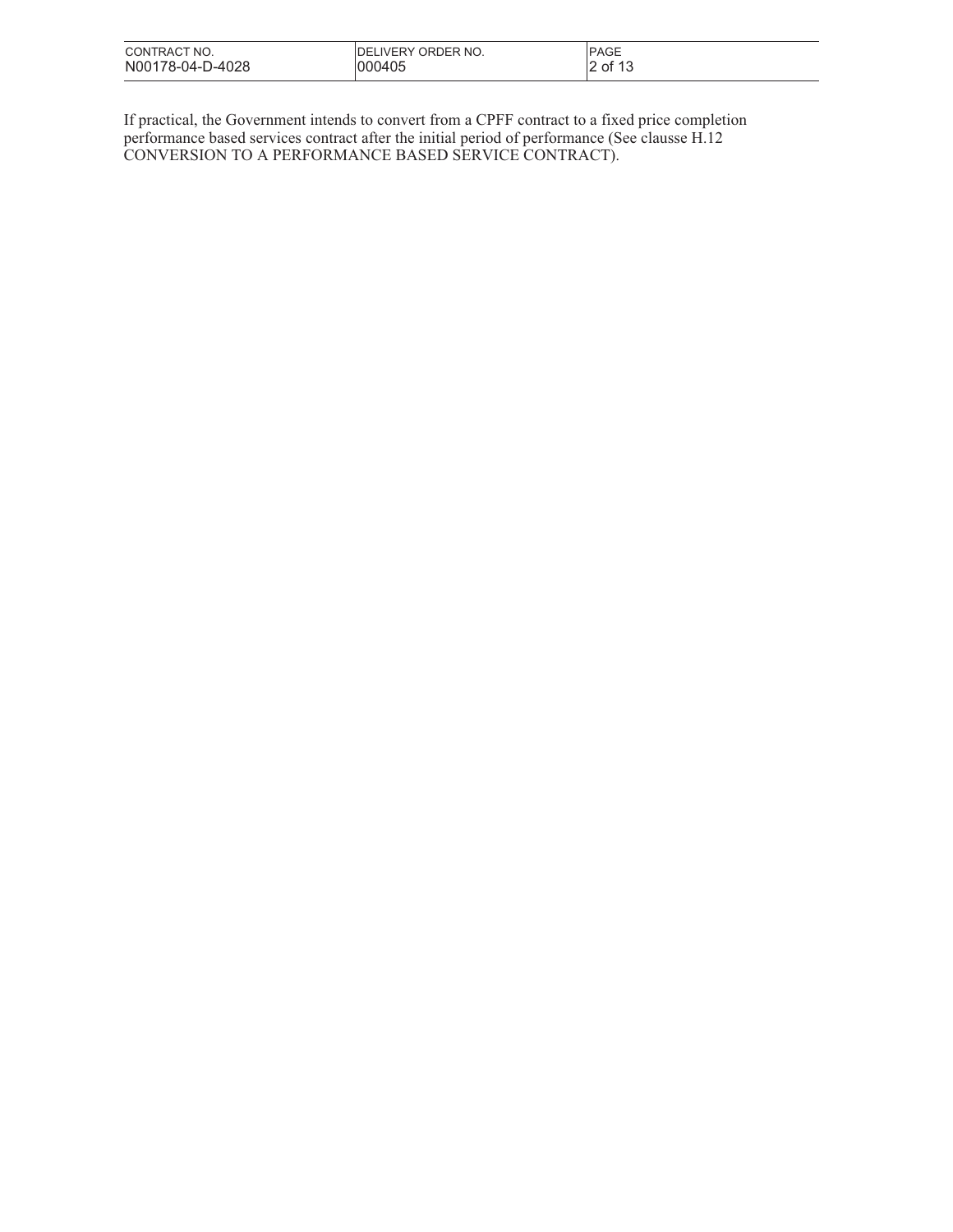# SECTION C DESCRIPTIONS AND SPECIFICATIONS

### STATEMENT OF WORK

This is a performance based statement of work. The effort performed hereunder will be evaluated in accordance with the performance standards/acceptable quality levels described below and the evaluation methods described in Attachment A: CAR H07.

## SECTION 1.0 – TITLE

Frequency Agile, Multi-Protocol Radio Frequency Identification (RFID) Tag Reader and Automatic Identification Technology (AIT) Support

### SECTION 2.0 – OBJECTIVE/BACKGROUND

In support of DoD and Sea Power 21 goals, the objective is to optimize an integrated supply chain by providing asset visibility across all logistics functional areas. This particular effort is to develop and fabricate a frequency agile prototype RFID Tag Reader capable of reading all standards based RFID tags without replacement of, or modification to, the RF emitter section of the unit. The reader will have application in cross-platform (ship) and joint Department of Defense (DoD) automated inventory management.

### SECTION 3.0 – SCOPE OF WORK

A. Design and develop a Frequency Agile, Multi-Protocol Reader to integrate and standardize RFID technology implementations. The reader shall provide functionality for both current and future RFID standards based architectures.

B. Demonstrate a prototype RFID Tag Reader (Passive/Semi-Passive) capable of reading all standards based RFID tags (ISO18000, Intelli-tag, ePC Class 0, Class 1, etc.). The reader will be frequency agile in that it will be capable of reading tags that operate in three frequency ranges (13.56MHz, 868-915MHz, 2450MHz), without replacement of, or modification to, the RF emitter section of the unit.

C. Logistical analyses of developed product following the Integrated Logistics Support structure, including but not limited to, manpower and training, technical documentation, facilities issues, support, testing, handling, transportability, and maintainability.

D. Research into methodologies for Afloat RFID implementations and mechanical engineering solutions for materials conveyance systems. This task area will also provide for innovations in the areas of systems integration best practices and research into mechanical engineering alternatives to improve existing RFID implementation methods.

E. General program support, including the creation of presentations for meetings, technical advisement in areas outside RFID (including information technology) and Point of Contact duties for issues on an as-needed basis for the client, and active participation in scheduled design and program review meetings.

F. Representation at RFID and AIT related meetings, wherein a thorough and specific knowledge of Universal Identification standards and applications (UID), RFID, AIT, and Naval logistics issues will be very necessary.

G. The contractor will be evaluated in the performance of this order on criteria of Management Performance, Technical Performance, and Schedule Performance as described below. The category weighting factors are 20% for Management Performance, 60% for Technical Performance and 20% for Schedule Performance. The contractor will be notified of any changes in the evaluation criteria as well as any adjustments to the weighting of tasks, if any, prior to commencement of each evaluation period. Unsatisfactory performance under a task may result in an increased weighting for that task in subsequent evaluation periods. (See Clause CAR H07, Attachment A)

## SECTION 4.0 – GOVERNMENT FURNISHED INFORMATION (GFI)

The government will provide the contractor with all information, including deadlines and government proprietary data, to complete this task in a timely manner.

SECTION 5.0 – GOVERNMENT FURNISHED EQUIPMENT/OFFICE SPACE (GFE)

None.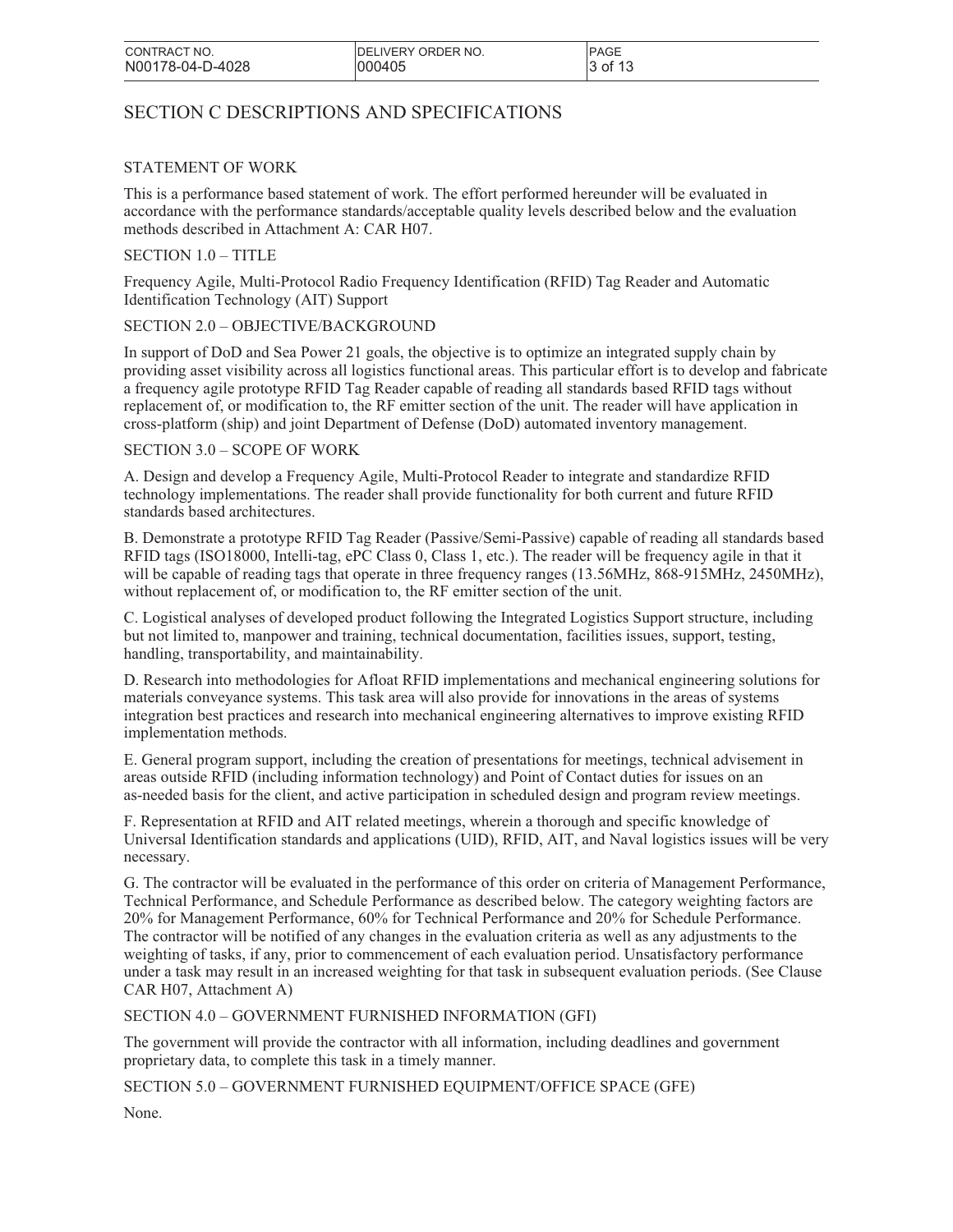| CONTRACT NO.     | <b>IDELIVERY ORDER NO.</b> | <b>PAGE</b> |
|------------------|----------------------------|-------------|
| N00178-04-D-4028 | 000405                     | of 13<br>14 |

### SECTION 6.0 – PERFORMANCE AND DELIVERY

A. Period of Performance – Period of Performance shall be one base year plus 2 option years for a total of 3 years from date of award.

B. Place of Performance – The primary location shall be at selected contractor facility in the Northeast region. Additional effort for meetings and discussions will be required at government facilities at the Naval Surface Warfare Center, Carderock Division, Ship Systems Engineering Station (NSWCCD-SSES), Philadelphia, Pennsylvania.

C. Deliverables / Performance Criteria –

The following will be delivered under Base Year 1:

1) Kick-off / Progress Meeting shall be conducted two weeks after initiation of the effort.

2) Progress / Status Reports summarizing work accomplished, trips taken, and expenditures shall be submitted via email by the 10th of every month.

3) A Prototype RFID Reader shall be delivered and demonstrated NLT 6 months after date of award and have the following capabilities:

- a. Passive/Semi-Passive read capabilities
- b. Variable output power with four tri-band outputs (Twelve total)
- c. Global operation (Satisfies Host Nation Agreements)
- d. Frequency ranges: 13.56MHz, 868-915MHz, 2450MHz
- e. HERO Safe, NEMA 4 enclosure

f. Support for the following protocols: EPC Class 0, EPC Class 1, EPC Class 3 ISO 18000 series, ISO 15693, Intelli-tag, TI Tag-It, Bistar, Philips I-Code, EM Marin 4022, EM Marin 4222, Semi-Passive 2450 tag.

g. Field Programmable firmware to support future upgrades.

h. Integrated Ethernet Interface (IEEE 802.3)

4) A Final Ship Integration and Testing Plan Report shall be delivered NLT 6 months after date of award to identify current doctrine and policy applicable to shipboard RFID AIT; identify current acquisition program AIT requirements ("hard" & "soft") and shipboard integration issues; interface with OPLOG standardized packaging (JMIC) effort; develop reader prototype testing plan to include development, operational/functional testing, demonstration, and onboard ship.

### 5) Delivery Schedule

Performance Based Statement of Work (IAW Clause H.12)- 3 MO PRIOR TO END OF INITIAL PERIOD OF PERFORMANCE

Quality Assurance Plan (QAP) (IAW Clause H.12)- 3 MO PRIOR TO END OF INITIAL PERIOD

### OF PERFORMANCE

The following will be delivered under Option Year 1:

6) Any hardware procurements related to an RFID-integrated afloat conveyance device as specified by the client shall be delivered 18 months from award date.

7) Afloat Implementation and Fielding Plans for RFID-integrated supply chain products created by client shall be delivered 24 months from award date.

The following will be delivered under Option Year 2:

8) Mission-related documents to support the client that are the result of general program support shall be delivered 36 months from award date.

SECTION 7.0 – CONFERENCES AND MEETINGS

The Contractor shall be available for meetings at: NSWCCD-SSES Philadelphia; NAVSEA Headquarters; and other locations defined by the TPOC. The Government TPOC will give notification of the date of these meetings at least two days prior to each meeting.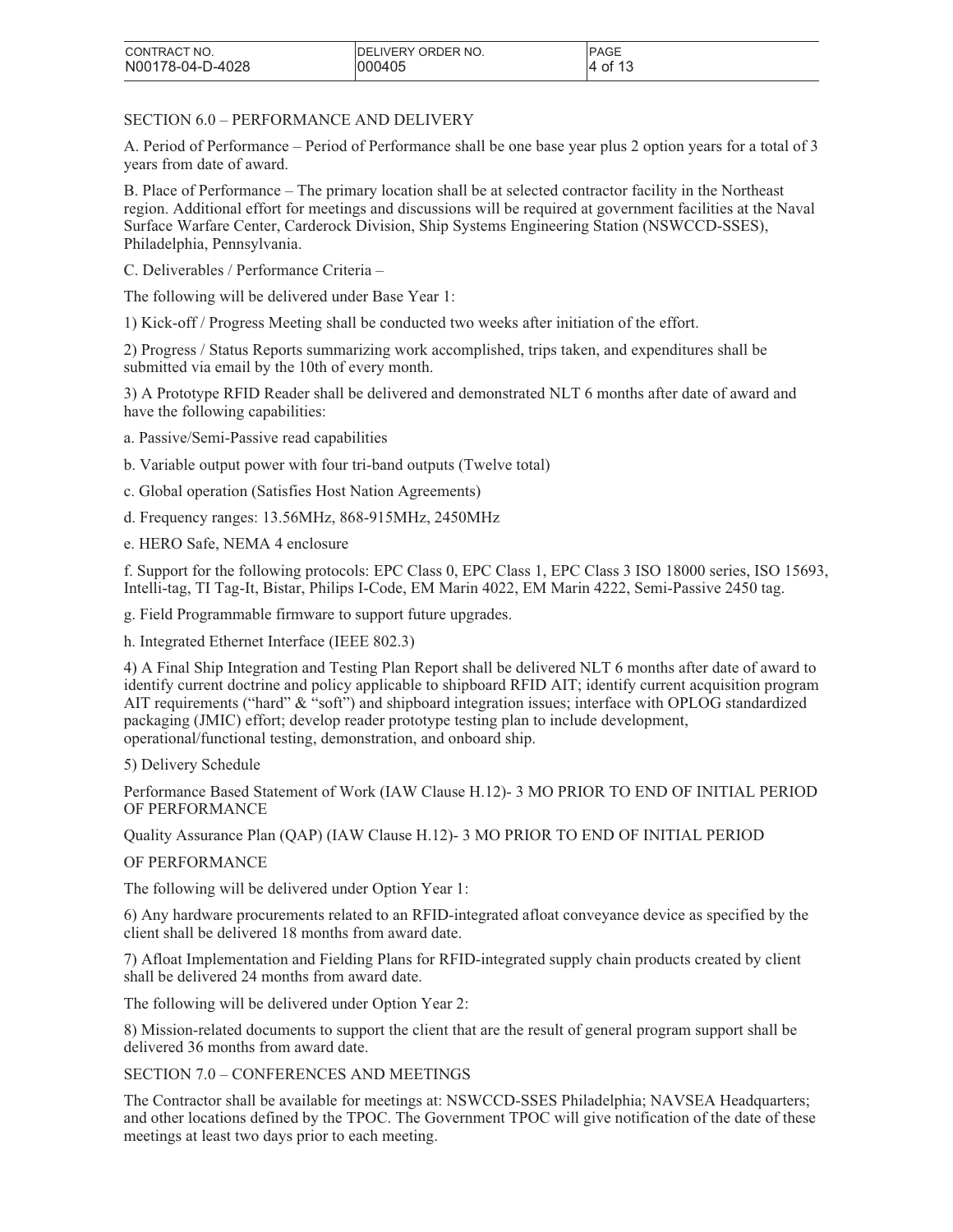| CONTRACT NO.     | IDELIVERY ORDER NO. | <b>PAGE</b> |
|------------------|---------------------|-------------|
| N00178-04-D-4028 | 000405              | of 1?<br>15 |

## SECTION 8.0 – TRAVEL

Travel may be required to participate in program review meetings, perform craft checks, visit related system test sites, and meet with other members of the commercial maritime industry. Such locations may include, but are not limited to, NSWCCD Philadelphia, PA, or Bethesda, MD, NAVSEA Washington Navy Yard, NAVSUP Mechanicsburg, PA, etc. Travel will be coordinated and approved by the TPOC in advance of all trips.

## SECTION 9.0 – MATERIALS

The list of materials shall be provided, but are not limited to, the following (quantities are in parenthesis):

MP9320 V2 UHF EPC Class 1 Protocol Reader (4)

INTELLITAG Protocol for MP9320 V2 Reader (4)

ISO-18000-6A Protocol for MP9320 V2 Reader (4)

ISO-18000-6B Protocol for MP9320 V2 Reader (4)

UHF Circular Antenna (10)

Interrogator Control and Concentrator Module (5)

Procurement of Passive, UHF/UF Reader Tags (100)

Dell- Inspiron 600m Notebook (10)

HP LaserJet 3030 4-in-1 Machine (5)

SECTION 10.0 – TASK ORDER MANAGER (TOM) & TECHNICAL POINTS OF CONTACT (TPOC)

Name (TOM): Peter Casasanto

Phone: 215-897-7524

Email: CasasantoPR@nswccd.navy.mil

Name (TPOC): Ana Maria Gulian

Phone: 215-897-1433

Email: GulianAM@nswccd.navy.mil

Name (TPOC): Lionel Castonguay

Phone: 215-897-7546

Email: CastonguayLJ@nswccd.navy.mil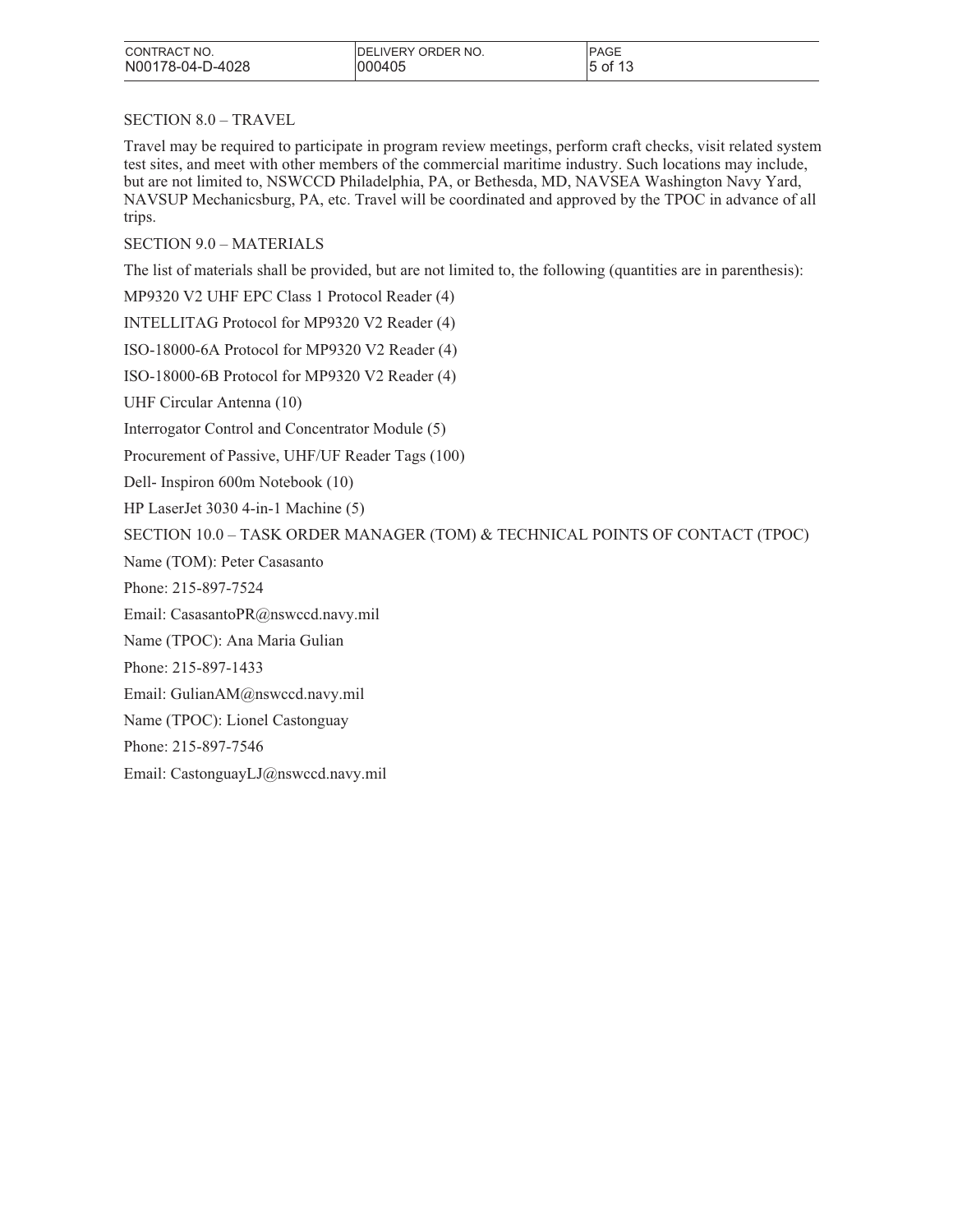| CONTRACT NO.     | <b>IDELIVERY ORDER NO.</b> | <b>PAGE</b>         |
|------------------|----------------------------|---------------------|
| N00178-04-D-4028 | 1000405                    | $6$ of 1 $^{\circ}$ |

# SECTION D PACKAGING AND MARKING

# COMMERCIAL PACKAGING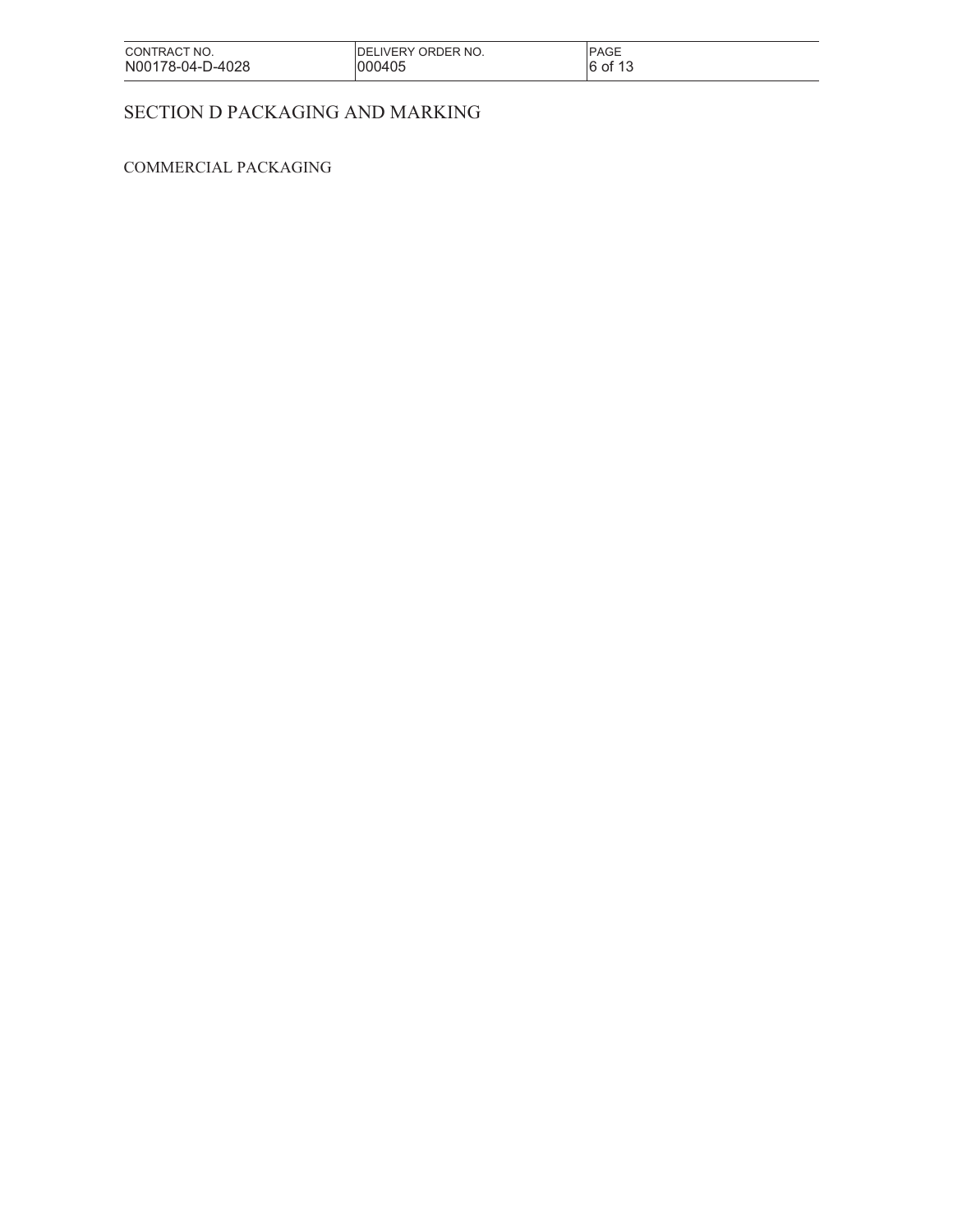| CONTRACT NO.     | <b>IDELIVERY ORDER NO.</b> | <b>PAGE</b>            |
|------------------|----------------------------|------------------------|
| N00178-04-D-4028 | 000405                     | $\cdot$ of 1 $\degree$ |

# SECTION E INSPECTION AND ACCEPTANCE

In accordance with the Basic Contract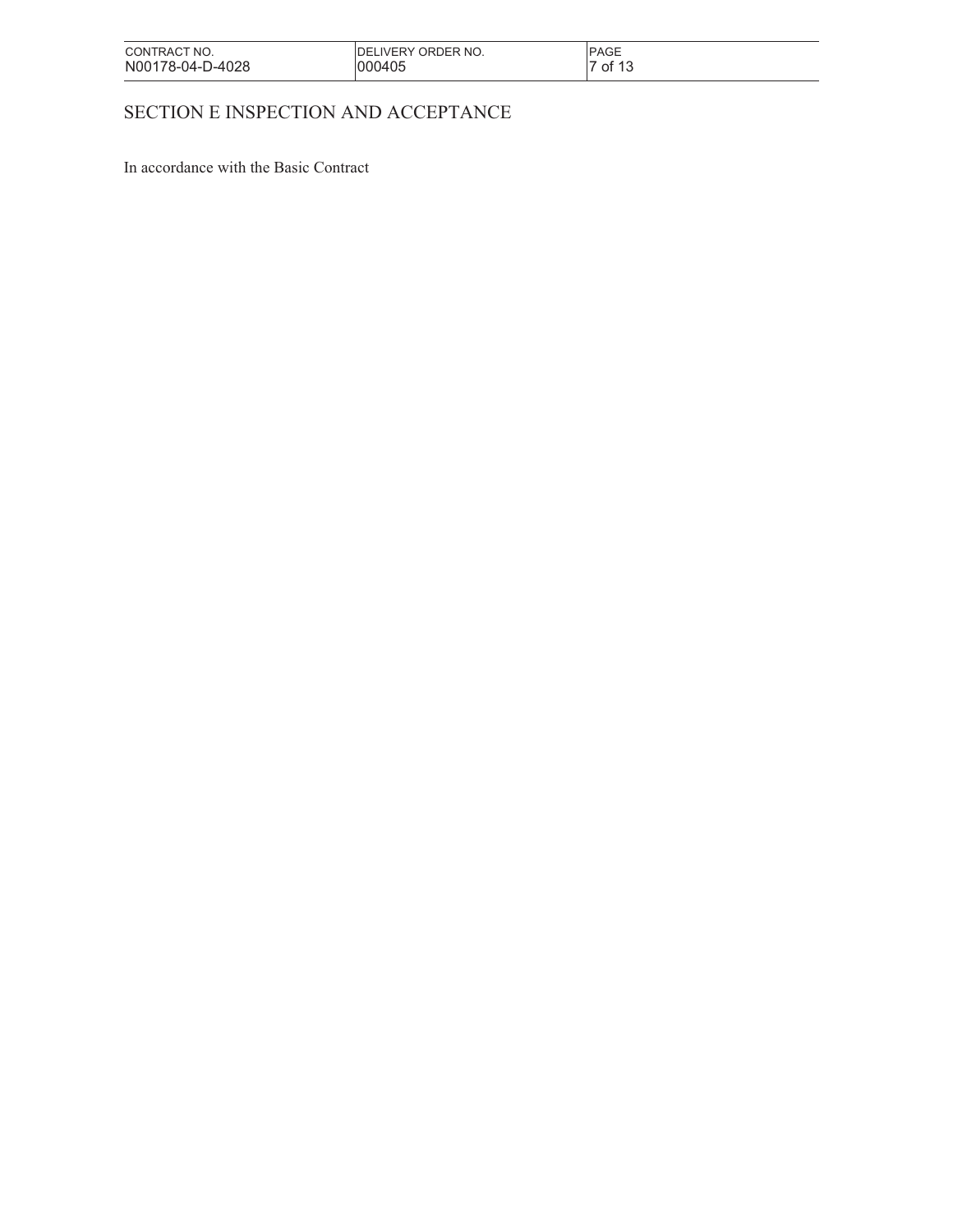| CONTRACT NO.<br>N00178-04-D-4028 | IDELIVERY ORDER NO.<br>1000405 | <b>PAGE</b><br>8 of 13<br>ັບ |
|----------------------------------|--------------------------------|------------------------------|
|                                  |                                |                              |

# SECTION F DELIVERIES OR PERFORMANCE

## CLIN - DELIVERIES OR PERFORMANCE

The period of performance for the following firm items are revised as follows: From: 0001AA - AD 1/5/2005 through 1/4/2006 0003AA - AD 1/5/2005 through 1/4/2006 To: 0001AA 1/5/2005 through 7/15/2006 0003AA 1/5/2005 through 7/15/2006 Items to be delivered to Naval Surface Warfare Center, Carderock Division, Philadelphia 4700 South Broad Street

Philadelphia, PA 19112-5083

Attention: Lionel Castonguay, Code 9631

e-mail castonguaylj@nswccd.navy.mil

Telephone 215-897-7546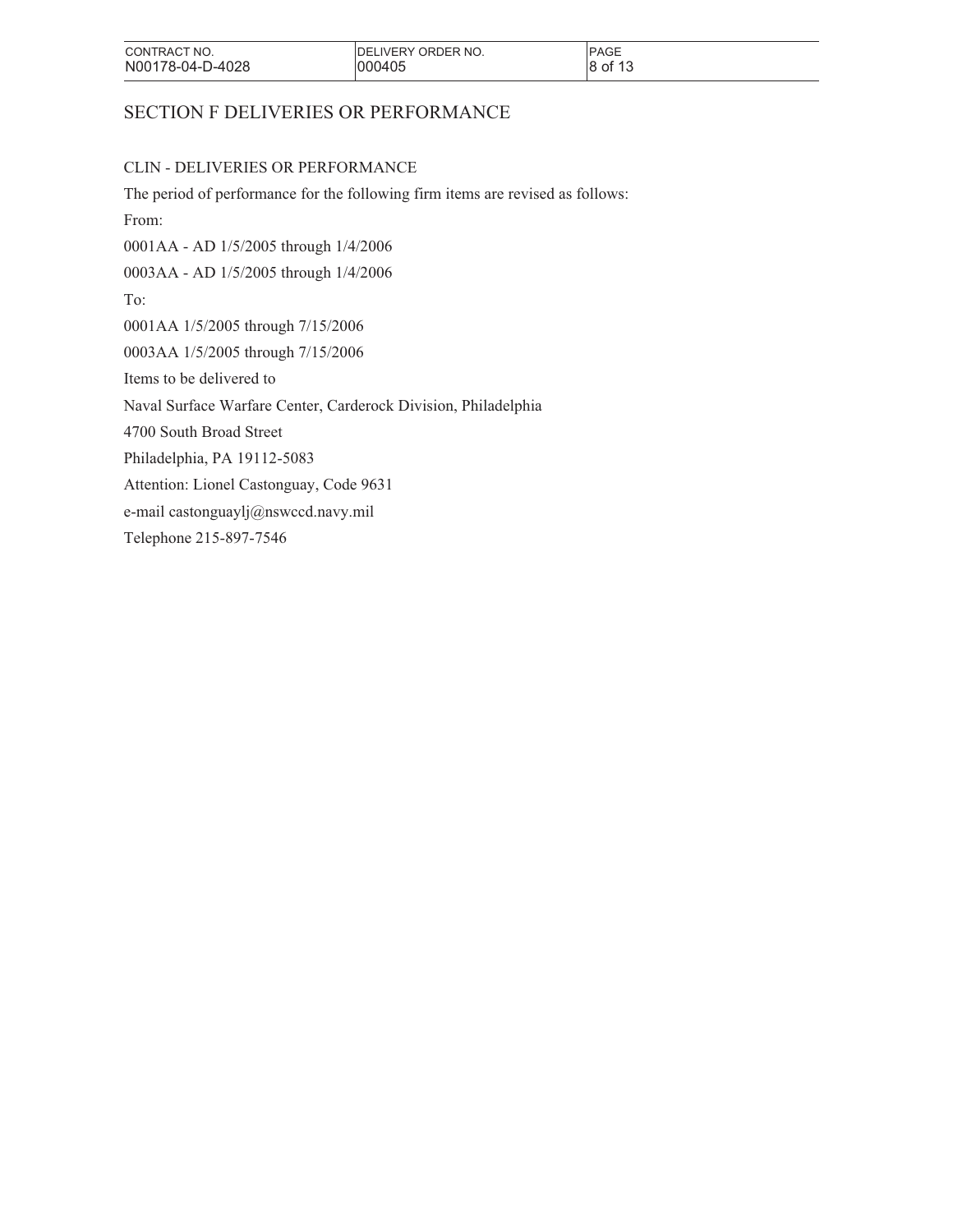PAGE 9 of 13

# SECTION G CONTRACT ADMINISTRATION DATA

Accounting Data

SLINID PR Number Amount -------- ---------------------- --------------------- 0001AB 43498318 25000.00 LLA : AA 97X4930.Nh1C 000 77777 0 000167 2F 000167 051910163010 0003AB 43498318 5000.00  $T.T.A$ AA 97X4930.Nh1C 000 77777 0 000167 2F 000167 051910163010 MOD 2<br>0001AC 0001AC 51336338 50000.00 LLA : AB 97X4930.NH1C 000 77777 0 000167 2F 000167 051911357610 0003AC 51336328 15000.00  $T.T.A$ AB 97X4930.NH1C 000 77777 0 000167 2F 000167 051911357610 MOD 3<br>0001AC 0001AC 51336328 (35000.00)  $LLA$ AB 97X4930.NH1C 000 77777 0 000167 2F 000167 051911357610 0003AC 51336338 35000.00 LLA AB 97X4930.NH1C 000 77777 0 000167 2F 000167 051911357610 MOD 4 0001AD 52599677 6750.00  $LLA$ AA 97X4930.Nh1C 000 77777 0 000167 2F 000167 051910163010 0003AD 52599677 24250.00 LLA AA 97X4930.NH1C 000 77777 0 000167 2F 000167 051910163010 MOD 5<br>0001AB 0001AB 43498318 (24745.00) LLA : AA 97X4930.Nh1C 000 77777 0 000167 2F 000167 051910163010 0001AD 52599677 (6750.00) LLA AA 97X4930.Nh1C 000 77777 0 000167 2F 000167 051910163010 0003AD 52599677 (5250.00)  $LLA$ AA 97X4930.NH1C 000 77777 0 000167 2F 000167 051910163010 Task Order Manager Peter R Casasanto, 9633

5001 South Broad St. Philadelphia, PA 19112-1403 casasantopr@nswccd.navy.mil 215-897-7524

NAVSEA 5252.232-9104 -- ALLOTMENT OF FUNDS (MAY 1993)

(a) This task order is incrementally funded with respect to both cost and fee. The amount(s) presently available and allotted to this task order for payment of fee for incrementally funded contract line item number/contract subline item number (CLIN/SLIN), subject to the clause entitled "FIXED FEE" (FAR 52.216-8) or "INCENTIVE FEE" (FAR 52.216-10), as appropriate, is specified below. The amount(s) presently available and allotted to this task order for payment of cost for incrementally funded CLINs/SLINs is set forth below. As provided in the clause of this contract entitled "LIMITATION OF FUNDS" (FAR 52.232-22), the CLINs/SLINs covered thereby, and the period of performance for which it is estimated the allotted amount(s) will cover are as follows:

#### TOTAL INCREMENTAL FUNDING \$89,255.00

(b) The parties contemplate that the Government will allot additional amounts to this contract from time to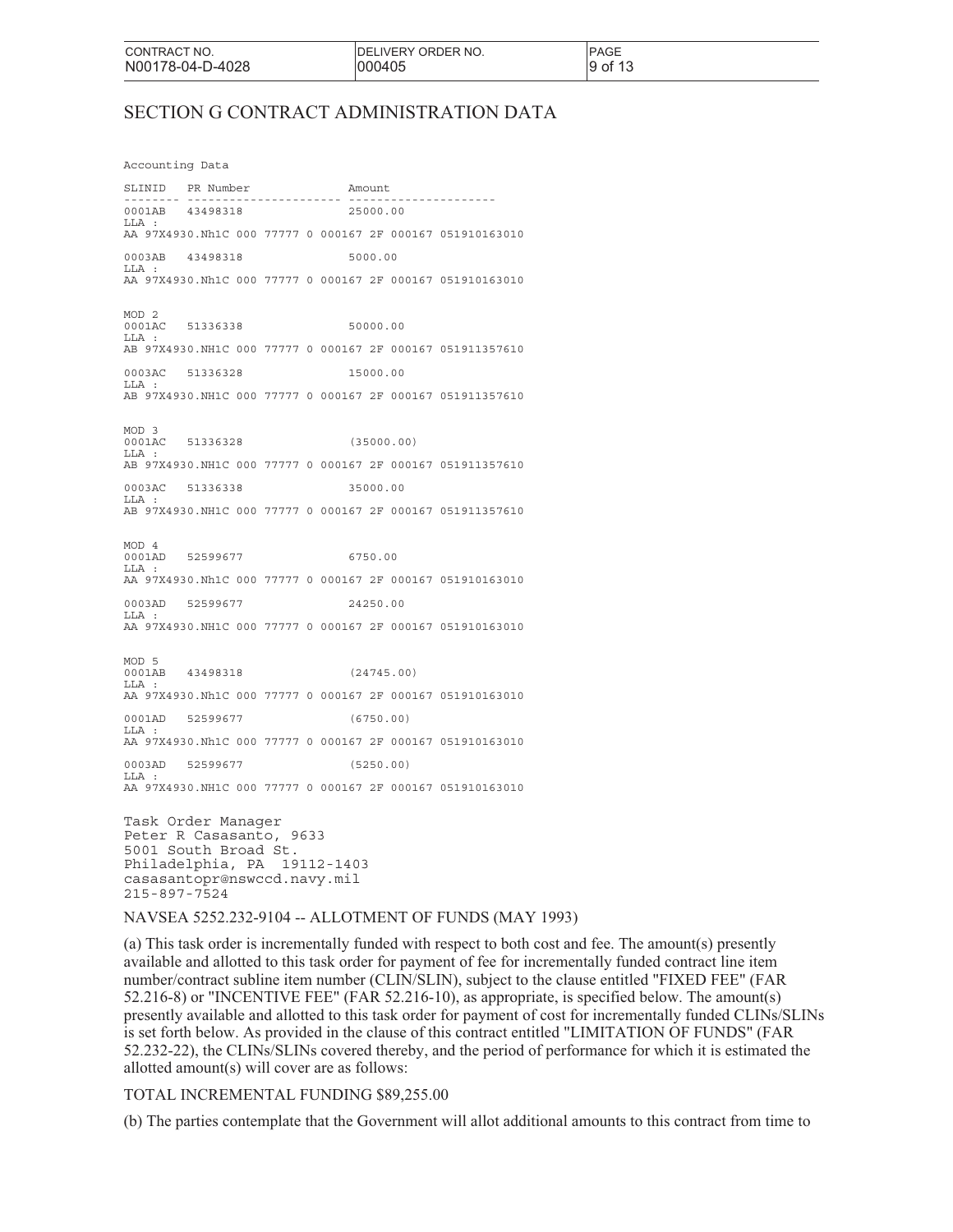| CONTRACT NO.     | <b>IDELIVERY ORDER NO.</b> | <b>IPAGE</b> |
|------------------|----------------------------|--------------|
| N00178-04-D-4028 | 000405                     | $10$ of 13   |

time for the incrementally funded CLINs/SLINs by unilateral task order modification, and any such modification shall state separately the amount(s) allotted for cost, the amount(s) allotted for fee, the CLINs/SLINs covered thereby, and the period of performance which the amount(s) are expected to cover.

(c) CLIN(s)/SLIN(s) 0001AB - 0001AC and 0003AB - 0003AD are fully funded and performance under those SLINs is subject to the clause of this contract entitled "LIMITATION OF COST" (FAR 52.232-20) or "LIMITATION OF COST (FACILITIES)" (FAR 52.232-21), as applicable.

(d) The Contractor shall segregate costs for the performance of incrementally funded CLINs/SLINs from the costs of performance of fully funded CLINs/SLINs.

NAVSEA 5252.216-9122 -- LEVEL OF EFFORT (DEC 2000)

(a) The Contractor agrees to provide the total level of effort specified in the next sentence in performance of the work described in Sections B and C of this contract. The total level of effort for the performance of this contract shall be 8,270 total man-hours of direct labor, including subcontractor direct labor for those subcontractors specifically identified in the Contractor's proposal as having hours included in the proposed level of effort.

(b) Of the total man-hours of direct labor set forth above, it is estimated that (Offeror to fill-in) man-hours are uncompensated effort. Uncompensated effort is defined as hours provided by personnel in excess of 40 hours per week without additional compensation for such excess work. All other effort is defined as compensated effort. If no effort is indicated in the first sentence of this paragraph, uncompensated effort performed by the Contractor shall not be counted in fulfillment of the level of effort obligations under this contract.

(c) Effort performed in fulfilling the total level of effort obligations specified above shall only include effort performed in direct support of this contract and shall not include time and effort expended on such things as (local travel to and from an employee's usual work location), uncompensated effort while on travel status, truncated lunch periods, work (actual or inferred) at an employee's residence or other non-work locations (except as provided in paragraph (j) below), or other time and effort which does not have a specific and direct contribution to the tasks described in Sections B and C.

(d) The level of effort for this contract shall be expended at an average rate of approximately (to be specified at time of award) hours per week. It is understood and agreed that the rate of man-hours per month may fluctuate in pursuit of the technical objective, provided such fluctuation does not result in the use of the total man-hours of effort prior to the expiration of the term hereof, except as provided in the following paragraph.

(e) If, during the term hereof, the Contractor finds it necessary to accelerate the expenditure of direct labor to such an extent that the total man-hours of effort specified above would be used prior to the expiration of the term, the Contractor shall notify the Contracting Officer in writing setting forth the acceleration required, the probable benefits which would result, and an offer to undertake the acceleration at no increase in the estimated cost or fee together with an offer, setting forth a proposed level of effort, cost breakdown, and proposed fee, for continuation of the work until expiration of the term hereof. The offer shall provide that the work proposed will be subject to the terms and conditions of this contract and any additions or changes required by then current law, regulations, or directives, and that the offer, with a written notice of acceptance by the Contracting Officer, shall constitute a binding contract. The Contractor shall not accelerate any effort until receipt of such written approval by the Contracting Officer. Any agreement to accelerate will be formalized by contract modification.

(f) The Contracting Officer may, by written order, direct the Contractor to accelerate the expenditure of direct labor such that the total man-hours of effort specified in paragraph (a) above would be used prior to the expiration of the term. This order shall specify the acceleration required and the resulting revised term. The Contractor shall acknowledge this order within five days of receipt.

(g) If the total level of effort specified in paragraph (a) above is not provided by the Contractor during the period of this contract, the Contracting Officer, at its sole discretion, shall either (i) reduce the fee of this contract as follows:

> Fee (Required LOE - Expended LOE) Fee Reduction =  $----$ Required LOE

or (ii) subject to the provisions of the clause of this contract entitled "LIMITATION OF COST" (FAR 52.232-20) or "LIMITATION OF COST (FACILITIES)" (FAR 52.232-21), as applicable, require the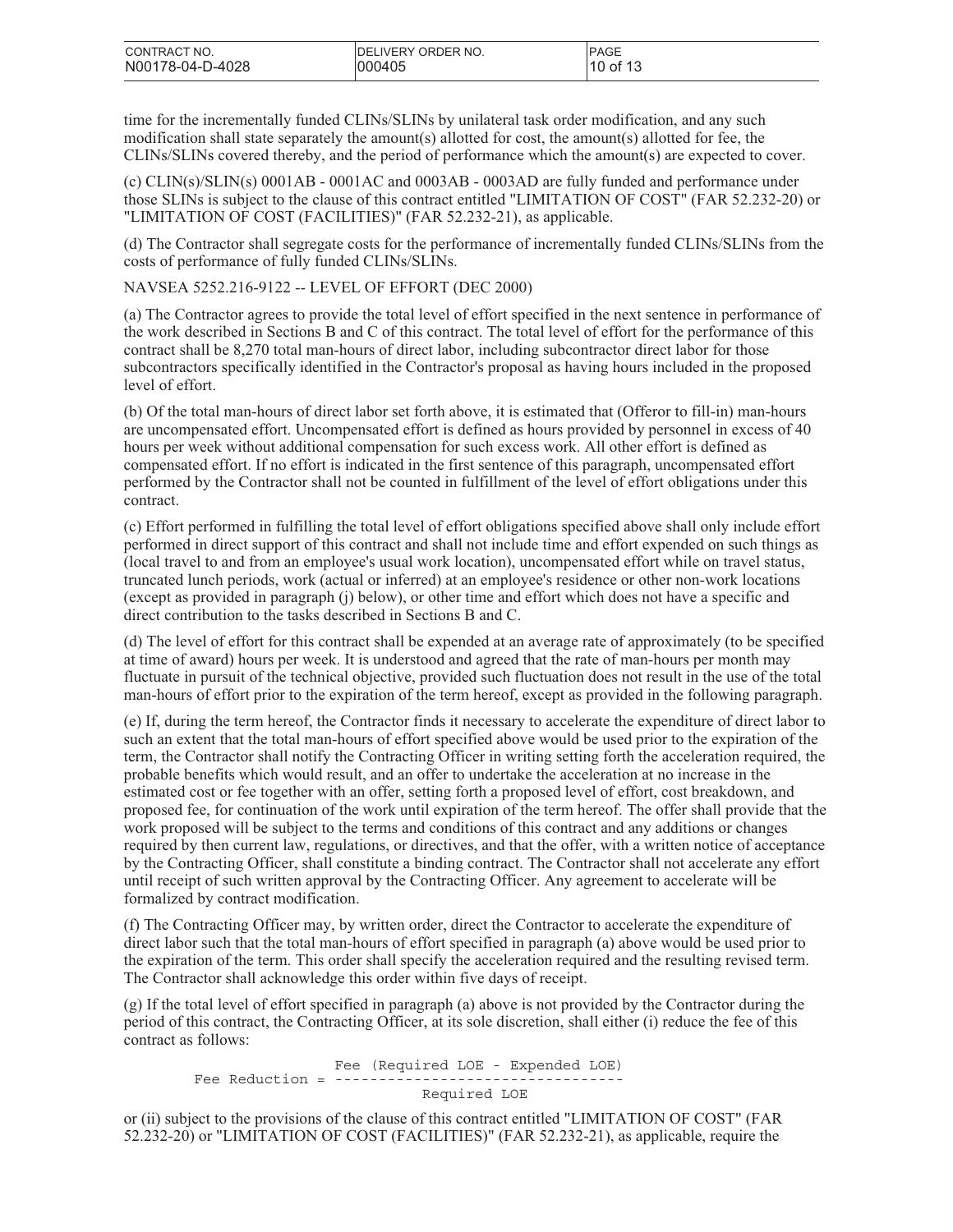| CONTRACT NO.     | <b>IDELIVERY ORDER NO.</b> | <b>PAGE</b> |
|------------------|----------------------------|-------------|
| N00178-04-D-4028 | 000405                     | of 13       |

Contractor to continue to perform the work until the total number of man-hours of direct labor specified in paragraph (a) above shall have been expended, at no increase in the fee of this contract.

(h) The Contractor shall provide and maintain an accounting system, acceptable to the Administrative Contracting Officer and the Defense Contract Audit Agency (DCAA), which collects costs incurred and effort (compensated and uncompensated, if any) provided in fulfillment of the level of effort obligations of this contract. The Contractor shall indicate on each invoice the total level of effort claimed during the period covered by the invoice, separately identifying compensated effort and uncompensated effort, if any.

(i) Within 45 days after completion of the work under each separately identified period of performance hereunder, the Contractor shall submit the following information in writing to the Contracting Officer with copies to the cognizant Contract Administration Office and to the DCAA office to which vouchers are submitted: (1) the total number of man-hours of direct labor expended during the applicable period; (2) a breakdown of this total showing the number of man-hours expended in each direct labor classification and associated direct and indirect costs; (3) a breakdown of other costs incurred; and (4) the Contractor's estimate of the total allowable cost incurred under the contract for the period. Within 45 days after completion of the work under the contract, the Contractor shall submit, in addition, in the case of a cost underrun; (5) the amount by which the estimated cost of this contract may be reduced to recover excess funds and, in the case of an underrun in hours specified as the total level of effort; and (6) a calculation of the appropriate fee reduction in accordance with this clause. All submissions shall include subcontractor information.

(j) Unless the Contracting Officer determines that alternative worksite arrangements are detrimental to contract performance, the Contractor may perform up to 10% of the hours at an alternative worksite, provided the Contractor has a company-approved alternative work plan. The primary worksite is the traditional "main office" worksite. An alternative worksite means an employee's residence or a telecommuting center. A telecommuting center is a geographically convenient office setting as an alternative to an employee's main office. The Government reserves the right to review the Contractor's alternative worksite plan. In the event performance becomes unacceptable, the Contractor will be prohibited from counting the hours performed at the alternative worksite in fulfilling the total level of effort obligations of the contract. Regardless of work location, all contract terms and conditions, including security requirements and labor laws, remain in effect. The Government shall not incur any additional cost nor provide additional equipment for contract performance as a result of the Contractor's election to implement an alternative worksite plan.

(k) Notwithstanding any of the provisions in the above paragraphs, the Contractor may furnish man-hours up to five percent in excess of the total man-hours specified in paragraph (a) above, provided that the additional effort is furnished within the term hereof, and provided further that no increase in the estimated cost or fee is required.

# SECTION H SPECIAL CONTRACT REQUIREMENTS

See Attachment A Clause CAR H07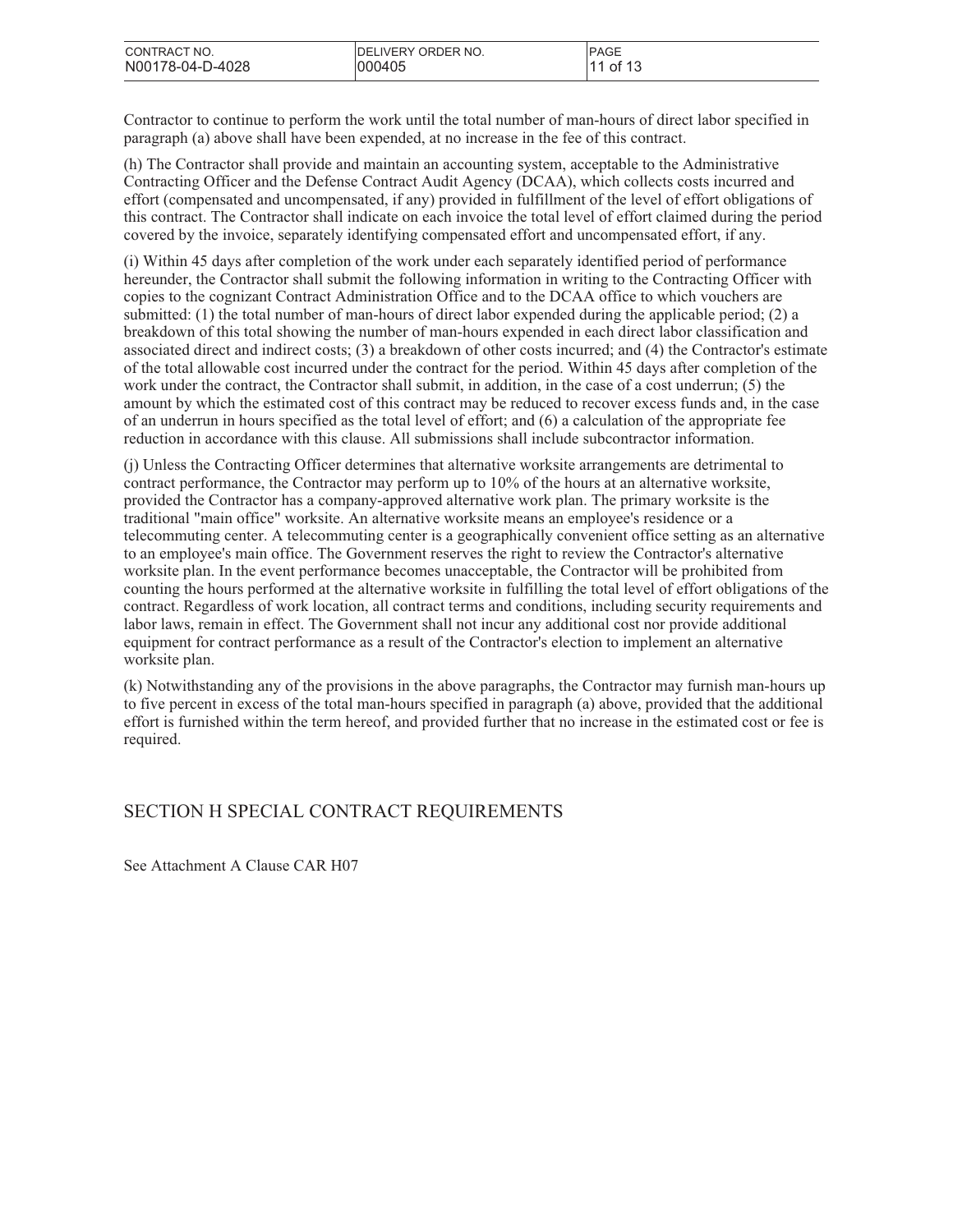| CONTRACT NO.     | <b>IDELIVERY ORDER NO.</b> | <b>PAGE</b> |
|------------------|----------------------------|-------------|
| N00178-04-D-4028 | 000405                     | 12 of 13    |

# SECTION I CONTRACT CLAUSES

In accordance with the Basic Contract.